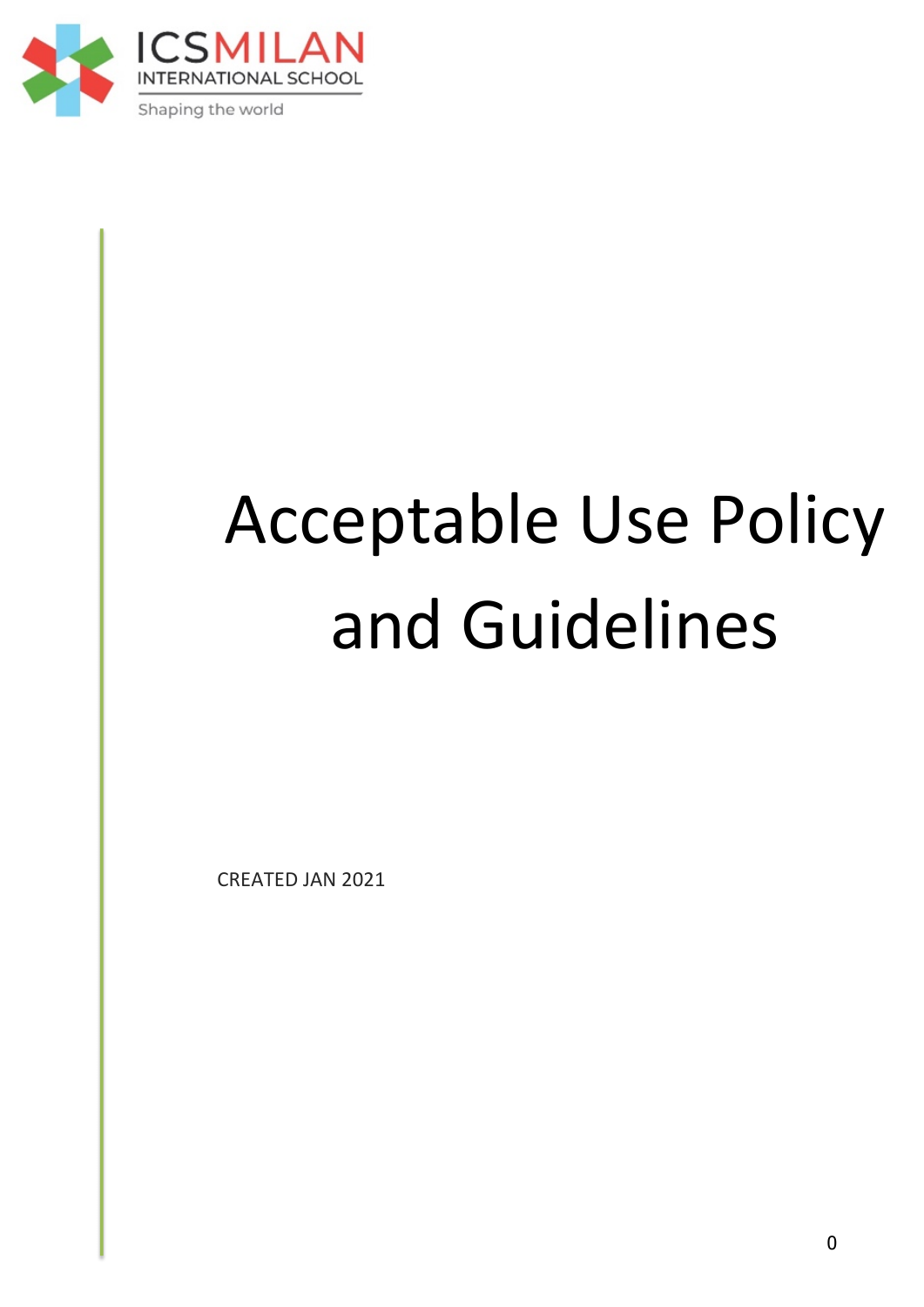

# **1. What is an Acceptable Use Policy (AUP)?**

This Acceptable Use Policy sets out the roles, responsibilities and procedures for the acceptable, safe, and responsible use of all digital and communication technologies (including the use of school-based devices, the internet, email, instant messaging, and other social networking technologies, mobile phones, and games) to safeguard adults and students at the ICS Milan. It details how the school will provide support and guidance to parents and the wider community (where appropriate) for the safe and responsible use of these technologies. It also explains procedures for any unacceptable or misuse of these technologies by adults or students.

# **2. Why have an AUP?**

The use of the internet as a tool to develop teaching, learning and administration has become an integral part of school and home life. There are always going to be risks using any form of communication which lies within the public domain. Therefore, it is imperative that there are clear rules, procedures and guidelines to minimise those risks whilst students use these technologies. These risks include:

- issues with spam and other inappropriate email
- viruses
- grooming by predators
- cyber-bullying

• illegal activities of downloading or copying any copyright materials and file-sharing via the internet or mobile devices

• online content which is abusive, offensive, or pornographic

It is also important that staff are clear about the procedures relating to the AUP (see Staff Code of Conduct); for example only contacting students about homework via a school email address, not a personal one.

Whilst the ICS MILAN will endeavour to safeguard and mitigate against all risks, it will never be able to completely eliminate them. Any incidents that may come to its notice will be dealt with quickly and according to policy to ensure it continues to protect students.

It is the duty of the school to ensure that students, teachers, administrative staff, and visitors are protected from potential harm whilst they are on school premises.

The involvement of students and parents is also vital to the successful use of online technologies. This policy thus also aims to explain how parents and students are part of the procedures, and how students are educated to be safe and responsible users so that they can make good judgments about information they see, find, share and use.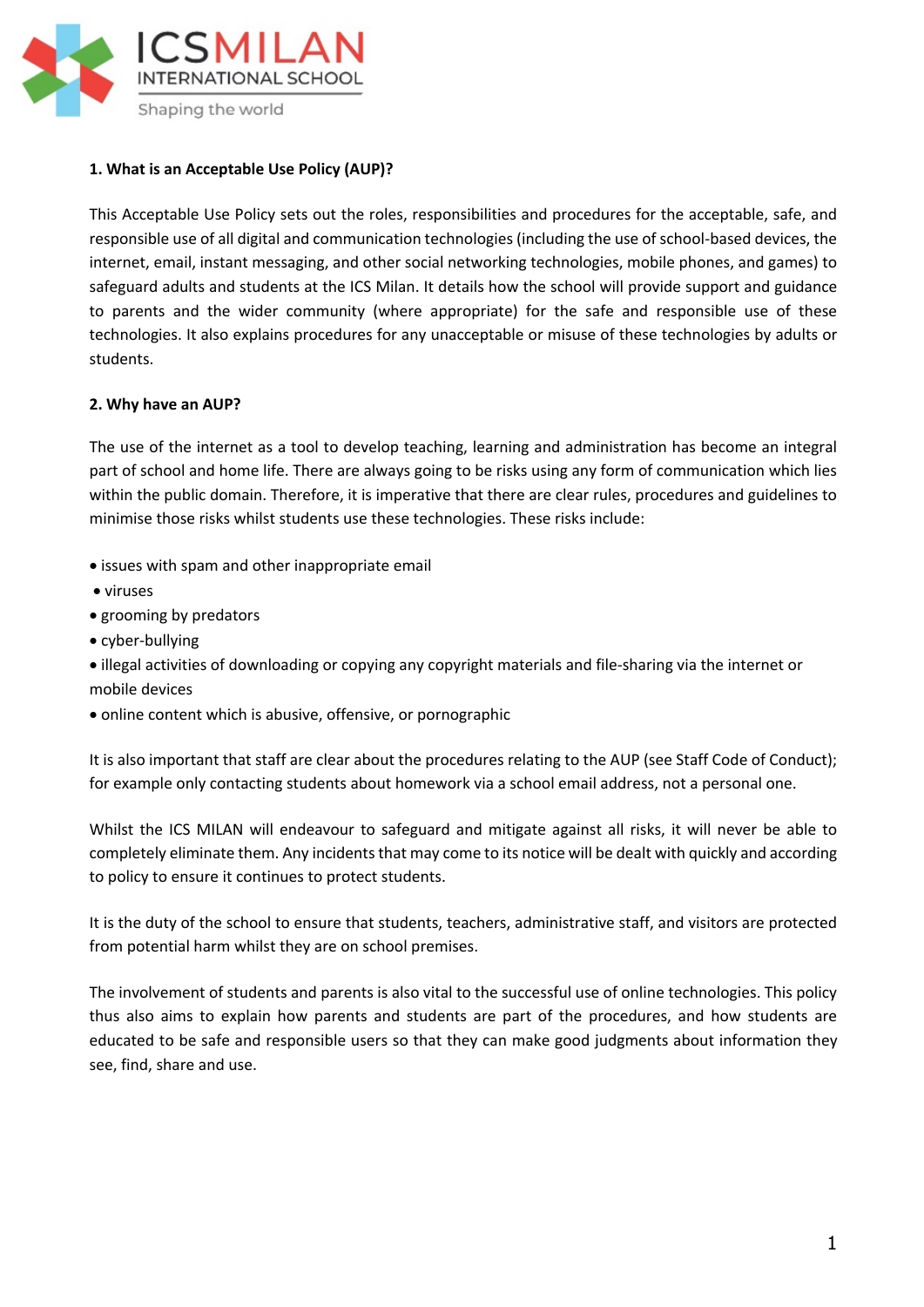

# **3. Aims of this policy**

• to ensure the safeguarding of all students within the school by detailing appropriate and acceptable use of all online technologies

- to outline the roles and responsibilities of all stakeholders
- to ensure all stakeholders are clear about procedures for misuse of any online technologies

• to develop links with parents and the wider community to ensure continued awareness of online technologies.

# **4. Roles and Responsibilities of the School**

# **4.1 Executive Principal and Director of Education (Globeducate)**

It is the overall responsibility of the Executive Principal and the DOE to ensure that there is an overview of e-safety (as part of the wider remit of Safeguarding) across the school, with further responsibilities as follows:

1. The Executive Principal and teachers are responsible for promoting e-safety across the curriculum.

2. The Executive Principal will inform the DOE about the progress of, or any updates to, the e-safety curriculum (via PSHE or ICT) related to safeguarding.

3. The Board must ensure that the DSLs and e-safety Co-ordinator promote a thorough awareness of esafety and that the e-safety policy illustrates how it is being addressed within the school. It is ultimately the responsibility of the DOE to ensure that all Safeguarding guidance and practices are applied.

4. The Executive Principal will ensure the school has an AUP which defines the roles, responsibilities, and safety for using ICT. The Executive Principal will ensure that any misuse or incident is dealt with appropriately, according to school policy and procedures, and that necessary action is taken even to the extent, if required, of suspending a member of staff, or a student, or involving parents or informing the police.

# **4.2 Leadership team**

# **4.2.1 Policy and Implementation Management**

It is the role of the SLT, together with the ICT Manager, to ensure appropriate systems and technologies are in place to monitor and maintain the safeguarding and security of all stakeholders using the school network, including:

1. Checking network and perimeter security

2. Ensuring web filtering is set to the correct level for staff and students in the configuration of the network, stand-alone PCs, school laptops and other mobile devices, and that System Administrators are informed how to adjust it

- 3. Using a reputable ISP (Internet Service Provider)
- 4. Developing awareness of wireless technology issues
- 5. Monitoring of the internet and online technologies

6. Ensuring that appropriate and up-to-date anti-virus anti-spyware and SPAM filtering on the network, stand-alone workstations, school laptops and other mobile devices are installed and ensuring that these are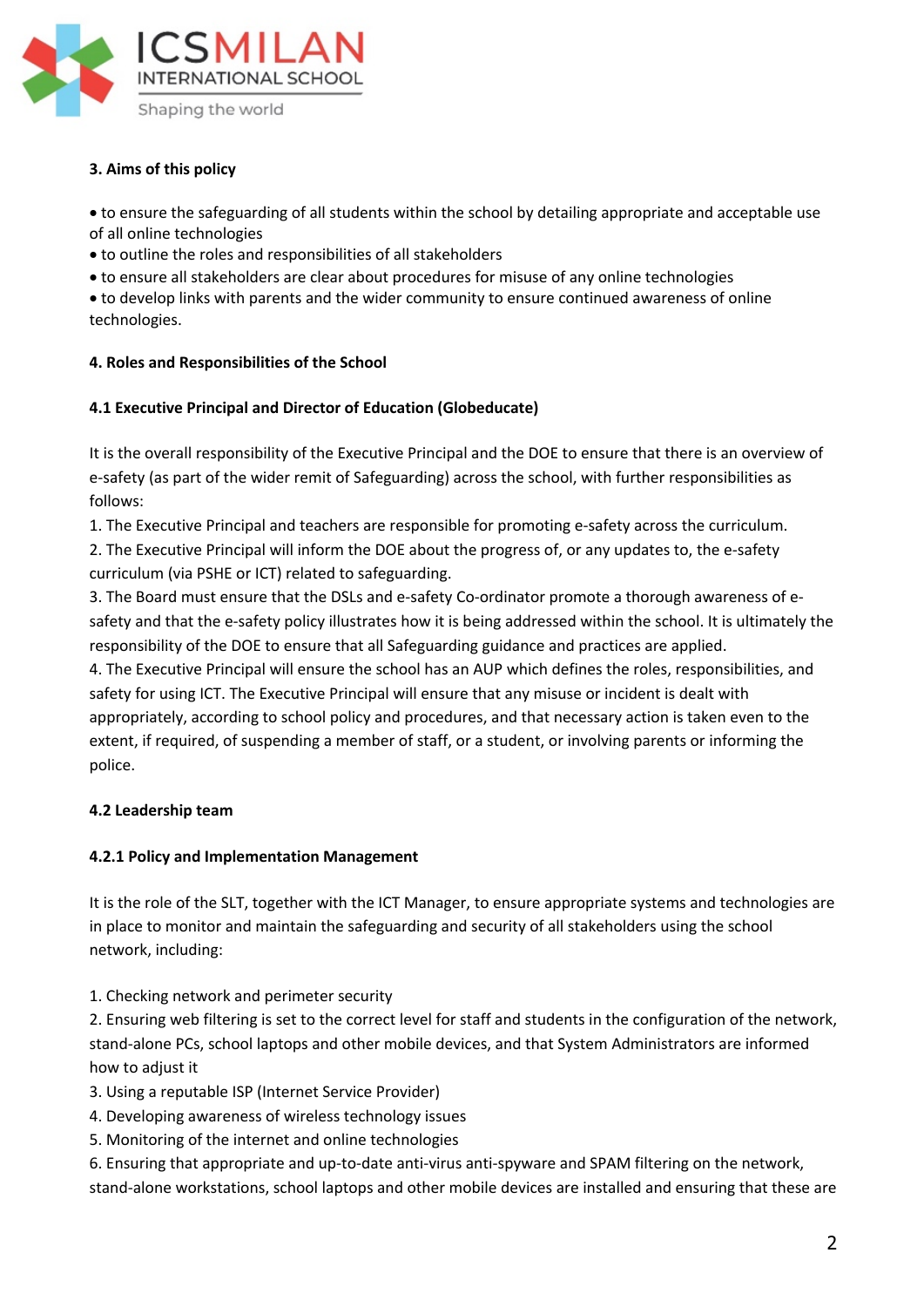

reviewed and updated on a regular basis

7. Ensuring that Systems Administrators check for viruses on laptops, stand-alone workstations, tablets and memory sticks, or other transferable media, to minimise issues of virus transfer

8. The use of auto log-off of 15 minutes

It is the responsibility of the e-safety Co-ordinator to:

- 1. Take the lead responsibility for ensuring e-safety is addressed in order to establish a safe ICT learning environment
- 2. Develop an e-safe culture under the direction of SLT and to promote the school's e-safety vision to all stakeholders
- 3. Keep a log of incidents via the MIS which can be analysed to help inform future developments and the identification of safeguarding concerns
- 4. Act as a key point of contact on all e-safety issues
- 5. Conduct e-safety audits on an annual basis in conjunction with the SLT
- 6. Raise awareness and understanding of e-safety to all stakeholders, including parents and carers, through information evenings and other media
- 7. Ensure the Acceptable Use Policy is in place, up-to-date and understood by staff, students and parents
- 8. Ensure that the e-safety policy links with other appropriate school policies e.g. Anti-Bullying, Child Protection, ICT, PSHE, etc.
- 9. Work with the SENCO and DSLs to create e-safety guidance for vulnerable children and those with additional learning needs where necessary
- 10. Manage e-safety training for all staff in conjunction with Head of Early Years , Head of Primary and Head of Years 7-11, and ensure that e-safety is embedded within continuing professional development
- 11. Ensure staff receive relevant information about emerging issues
- 12. Coordinate e-safety awareness raising/education for students and ensure that e-safety is embedded across the curriculum and learning activities, for example, via assemblies and/or theme days
- 13. Support e-safety awareness raising/education initiatives for parents
- 14. Act as a point of contact, support and advice on e-safety issues for staff, students and parents
- 15. Report any e-safety incidents to SLT (particularly child protection or illegal issues), and ensure the agreed e-safety incident procedure is followed, as outlined in the school's e-safety policy, maintaining an e-safety incident log and reporting on issues
- 16. Keep up-to-date with local and national e-safety awareness campaigns and issues surroundingexisting, new and emerging technologies
- 17. Understand the relevant legislation
- 18. Work with and receive support and advice from recognised e-safety groups and where necessary, liaising with outside authorities and other agencies as appropriate, e.g. the Police
- 19. Review and update e-safety policies and procedures on a regular basis and at least annually.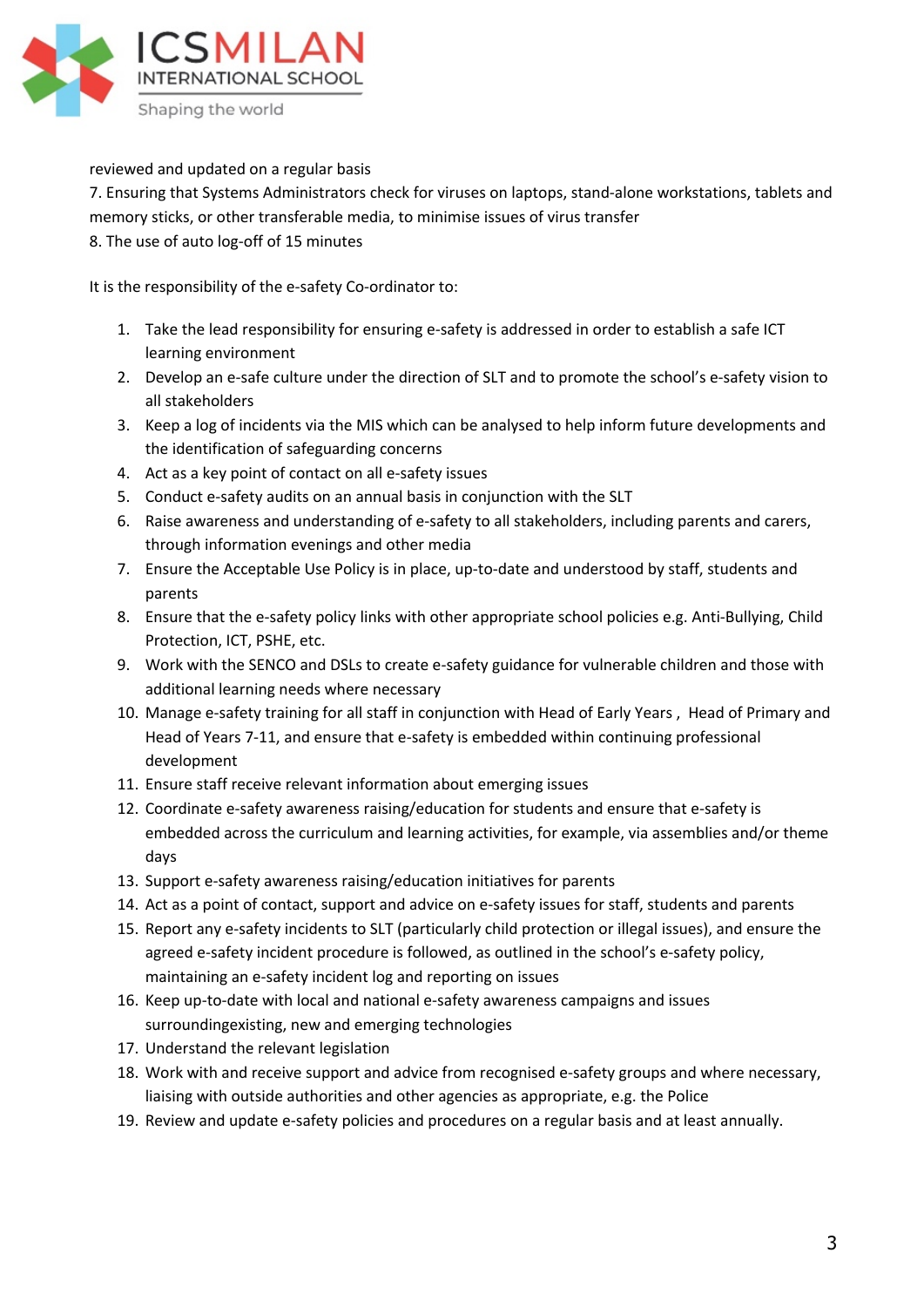

# **4.3 Staff and other adults**

It is the responsibility of all adults within the school to:

- 1. Be up-to-date with e-safety knowledge appropriate for the age group with which they work.
- 2. Ensure that they know who the DSL is within school so that any misuse or incidents which involve a student can be reported. Where an allegation is made against a member of staff it should be reported immediately to the DSL and the Executive Principal. In the event of an allegation made against the Executive Principal, the CEO must be informed without first notifying the Executive Principal.
- 3. Be familiar with the Behaviour, Anti-bullying, Staff Code of Conduct, Child Protection & Safeguarding, and other relevant policies so that in the event of misuse or a complaint, the correct procedures can be followed. In the event that a procedure is unknown, a staff member must refer to The Executive Principal or a member of SLT immediately.
- 4. Forward requests to unblock videos eg on You Tube that have been denied access by You Tube restricted access to a member of SLT (who will make the decision whether to unblock or not)
- 5. Alert the e-safety Co-ordinator to any new or arising issues and risks that may need to be included within policies and procedures or any e-safety incidents in order that they can be centrally recorded via the MIS.
- 6. Ensure that students are protected and supported in their use of online technologies, and that they know how to use them in a safe and responsible manner.
- 7. Ensure that any students included in images used for promotional purposes eg in the newsletter, on Facebook, Twitter, etc. are not on the list of those who may not be used (as families have not given permission)
- 8. Use ICT equipment safely and correctly and be responsible for the management of the equipment within their teaching space.
- 9. Not divulge their private email addresses to students or parents, or correspond with them using their private email account.
- 10. Not connect with any current or past ICS MILAN student under the age of nineteen on any social networking site.
- 11. Protect confidentiality and not disclose information from the network, pass on security passwords or leave a station unattended when they are logged on.
- 12. Make sure that any information subject to Data Protection is not stored on portable media or transported in an insecure form .
- 13. Report accidental access to inappropriate materials to the ICT Manager so that the site(s) is/are added to the restricted list.
- 14. Inform a Systems Administrator if they believe there is any security issue with the equipment they are using.
- 15. Use their discretion when communicating electronically about work-related issues and not bring the school's reputation into disrepute .
- 16. Report incidents of personally directed "bullying" or other inappropriate behaviour via the internet or other technologies .
- 17. The school may use Data Loss Prevention software (DLP) to track confidential documents.
- 18. Use electronic communication in an appropriate way .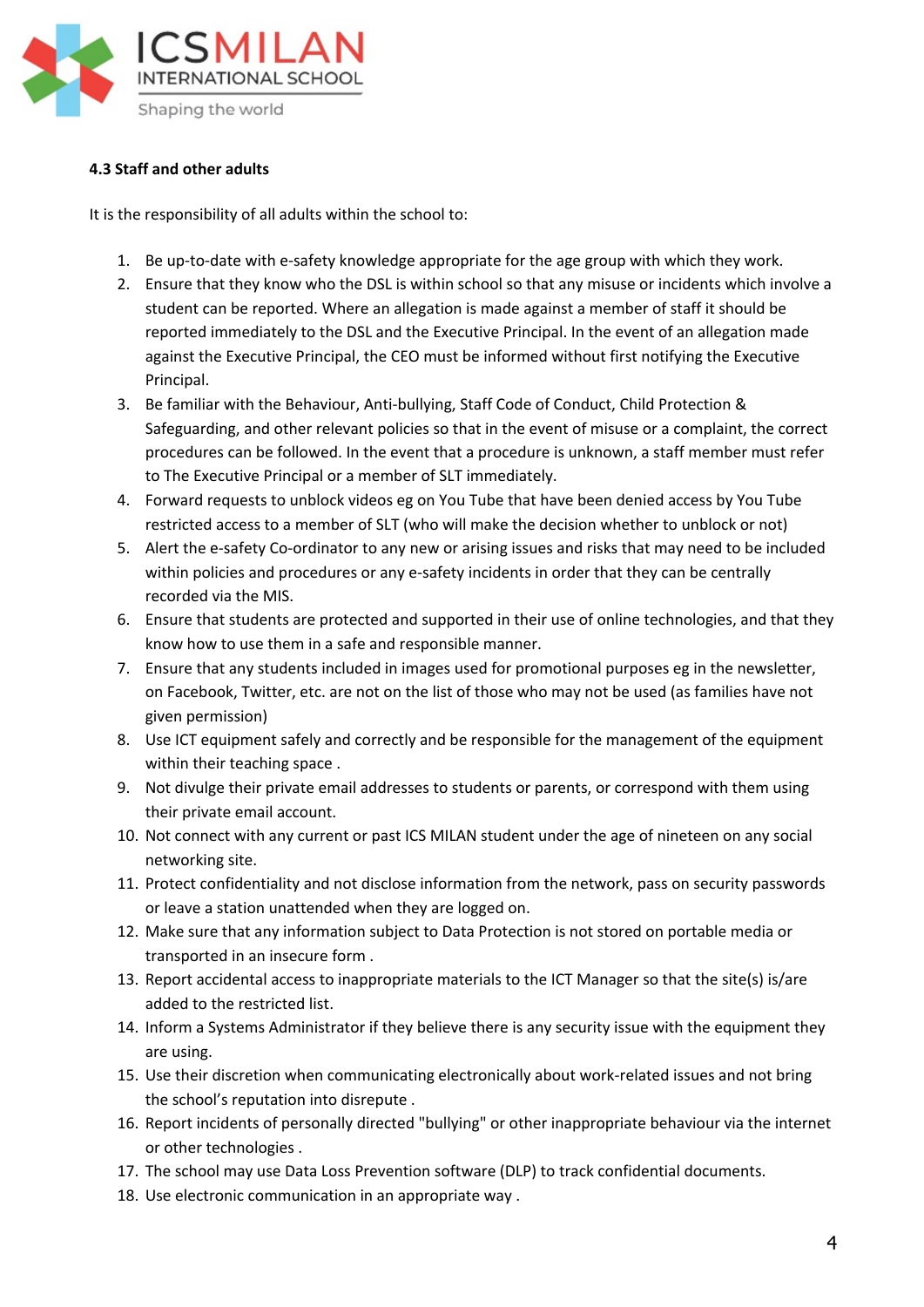

# **4.4 Students**

Students are:

- 1. Involved in the review of our Acceptable Use Agreement through the e-safety Committee, in line with this policy being reviewed and updated
- 2. Responsible for following the Acceptable Use Agreement whilst within school as agreed each academic year or whenever a new student starts at the school for the first time
- 3. Taught to use the internet in a safe and responsible manner through, for example, ICT and PSHE
- 4. Taught to tell immediately an adult about any inappropriate materials or contact from someone they do not know.

#### **5. Appropriate use by adults**

Staff members, both academic and administrative, have access to the network so that they can access appropriate resources for their classes and work.

All staff receive a copy of the Acceptable Use Policy, which then needs to be signed and returned to school, to be kept on file. The Acceptable Use Policy is available on the School's Network.

Staff are reminded of the need to remain within the remit of the Data Protection Policy, particularly with reference to privacy regarding medical/gender details of students.

# **5.1 In the event of inappropriate use**

If a member of staff is believed to have misused the internet or network in an abusive or illegal manner from school, a written report must be submitted to The Executive Principal– who will inform the DSLs and ICT Manger so that details can be centrally recorded. Then the Child Protection & Safeguarding Policy must be followed to deal with any misconduct, and all appropriate authorities contacted.

# **6. Appropriate use by students**

The Acceptable Use Agreements (based on age) are outlined in the Appendices, and detail how students are expected to use the internet and other technologies within school. The rules exist for students to understand what is expected of their behaviour and attitude when using the internet, which then enables them to take responsibility for their own actions; for example, knowing what is polite to write in an email to another student or understanding what action to take should there be the rare occurrence of sighting unsuitable material. This includes the deliberate searching for inappropriate materials and the consequences of doing so.

The downloading of materials, for example music files and photographs, needs to be appropriate and 'fit for purpose', based on research for school work, and be copyright free. File-sharing via email, weblogs or any other means on-line should be appropriate and be copyright free.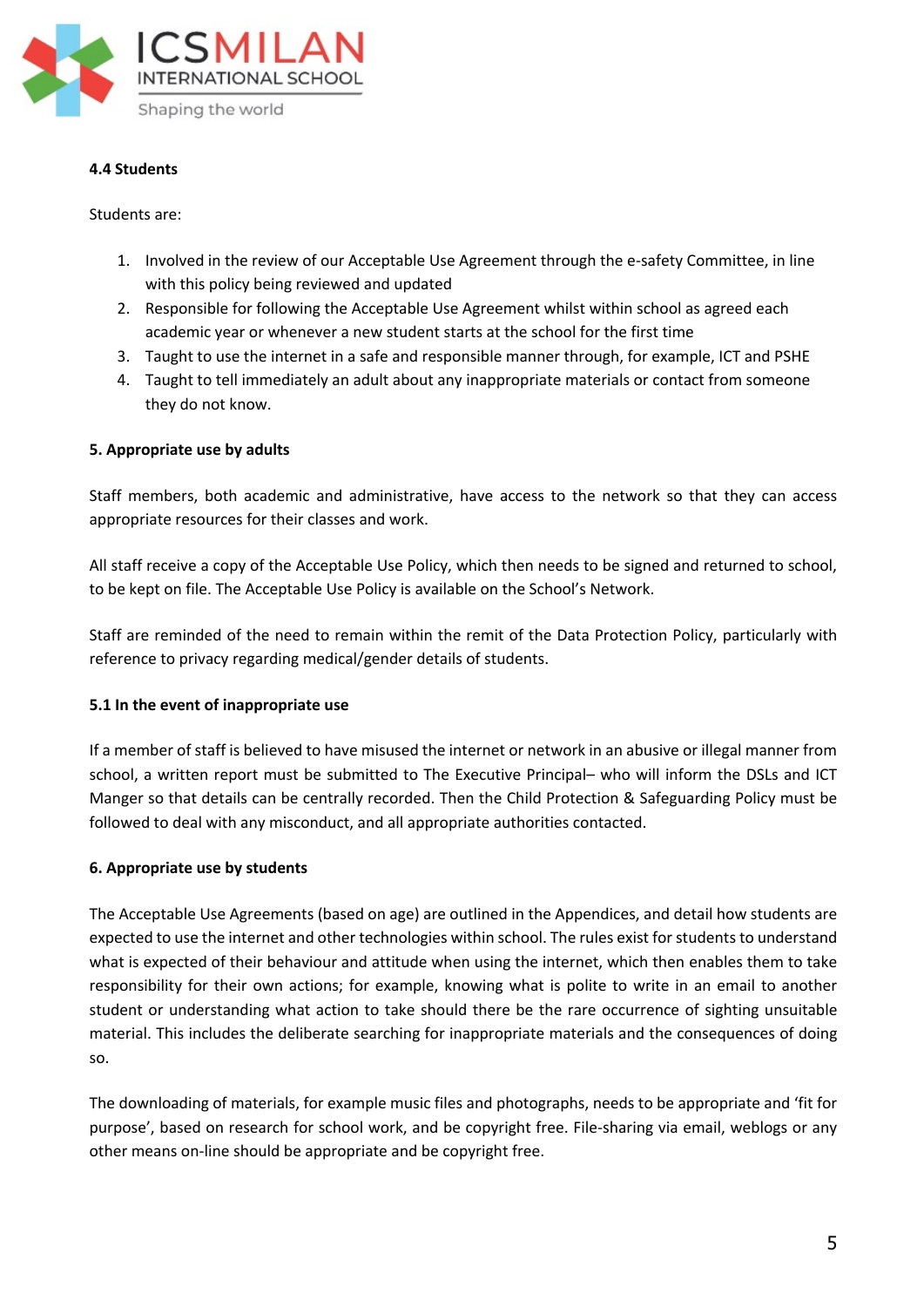

The Student Council is encouraged to be involved in discussing the acceptable use of online technologies and the sanctions for misusing them.

Students are taught and encouraged to consider the implications for misusing the internet and, for example, posting inappropriate materials to websites.

# **6.1 In the event of inappropriate use**

Should a student be found to misuse the online facilities whilst at school appropriate sanctions will be applied and the DSLs, e-safety Co-ordinator and IT Manager informed so that details can be centrally recorded. If a student accidentally accesses inappropriate materials the student will report this to an appropriate member of staff immediately and take appropriate action to hide the screen or close the window. Deliberate abuse or damage of school equipment will result in parents being billed for the replacement costs of the equipment.

#### **7. The curriculum and tools for learning**

#### **7.1 Internet use**

We teach our students how to use the internet safely and responsibly, for researching information, exploring concepts, deepening knowledge and understanding, and communicating effectively in order to further learning, through ICT and/or PSHE lessons. The following concepts, skills and competencies are taught by the end of Year 10:

- digital citizenship
- future work skills
- internet literacy
- making good judgments about websites and emails received
- knowledge of risks such as viruses, and opening mail from a stranger
- access to resources that outline how to be safe and responsible when using any on-line technologies
- knowledge of copyright and plagiarism issues
- file-sharing and downloading illegal content
- uploading information knowing what is safe to upload, and not to upload personal
- information
- where to go for advice and how to report abuse.

These skills are taught within the curriculum so that students have the security to explore how online technologies can be used effectively, in a safe and responsible manner.

#### **7.2 Email use**

The school provides school email addresses for students to promote safe and efficient communication in the school. Student email accounts are provided by Outlook. Students should only use their school email for school-related business and they must seek permission from a member of staff to send a mail to the year group email addresses.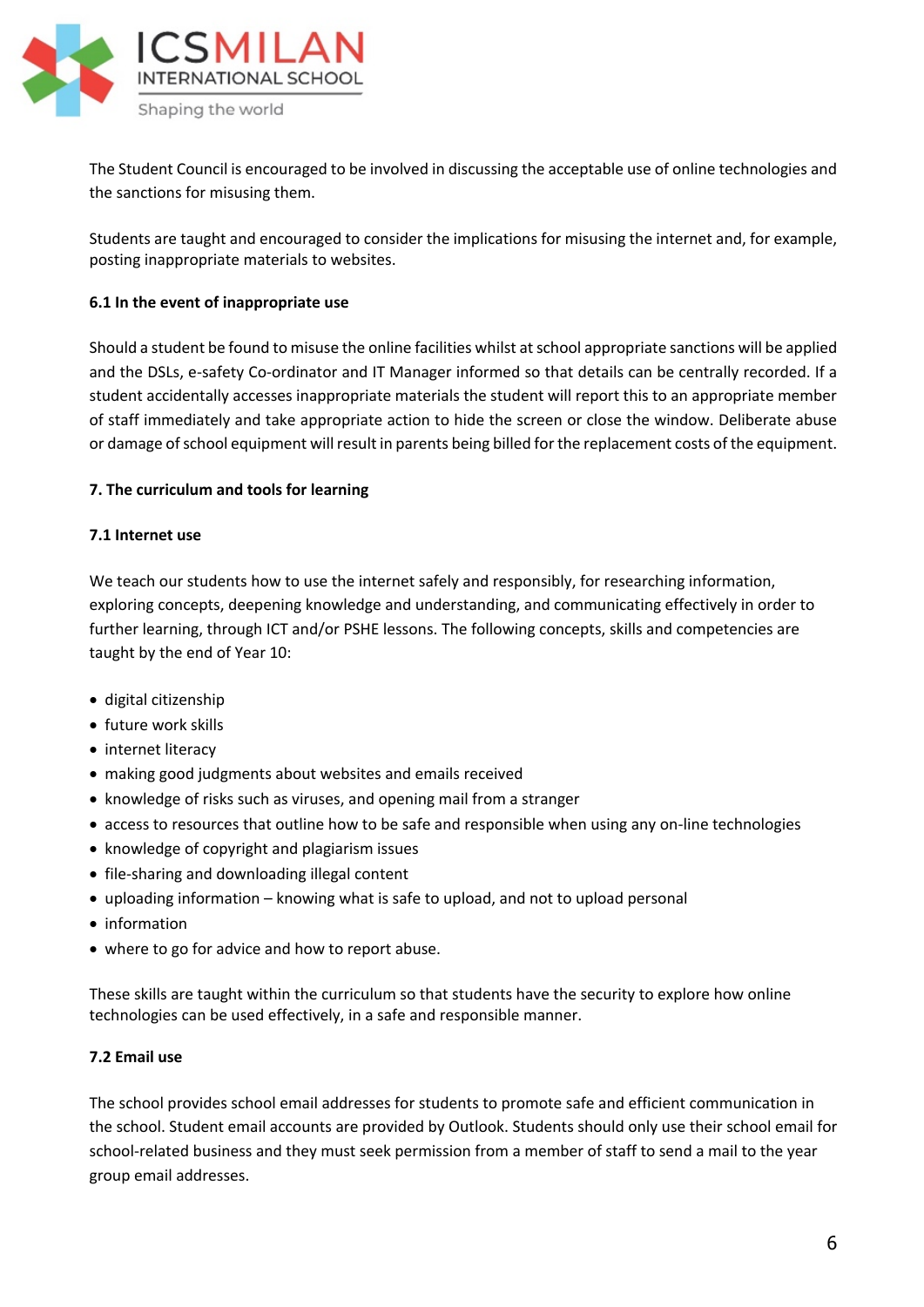

Parents are encouraged to engage in a dialogue with their children about the appropriate use of email.

#### **7.3 Mobile phones and other technologies**

Students in Secondary School may use mobile phones in the classroom for academic reasons only and at the teacher's discretion. Use at other times must be sanctioned by a staff member. Staff members should not use their personal phones to contact students. It is our policy to ensure that we educate our students to understand the use of a public domain and the consequences of misusing it, including the legal implications and law enforcement. Primary School students do not use mobile phones in lessons.

Students are expected to bring their device to school fully charged and able to last the school day and to ensure that it is locked away when not in use. Students may use their laptops in the classroom or study areas for academic reasons only. Use of the laptop at other times, or in other locations eg the Dining Room, must be sanctioned by a staff member. Students access documents, files, images, etc via the school wifi therefore subject to the same internet filtering system as on school-owned hardware.

#### **7.4 Video and photographs**

The term 'image' refers to the taking of video footage or photographs via any camera or other technology, e.g. a mobile phone.

It is not appropriate for staff to use their own personal mobiles or other personal equipment to take photographs of students other than within the use of safe 'apps' such as Frog Snap whereby photos taken are only stored within the app itself and disappear once the app is closed.

Any photographs or video clips uploaded and stored on the school network should not have the full file name of a student. Any images/videos available beyond the school community should only ever include the student's first name. Group photographs are preferable to individual students and should not be of any compromising positions or in inappropriate clothing.

Essentially all images and data relating to students should be secured in the cloud. Staff must delete caches of work documents at home where this relates to student security and safety – this refers also to automatic backups in place on personal devices. Working in the cloud as far as possible should help to minimise risk. Staff must be aware of the published list of students who have requested not to be photographed. This list is updated and shared with all staff by the SS and PS secretaries when any changes are made.

# **8. Filtering and safeguarding measures**

The school's internet has a robust filtering system which is set at an appropriate level such that inappropriate content is filtered. The system logs all attempts to access inappropriate content.

Anti-virus, anti-spyware, Junk mail and SPAM filtering is used on the school's network, stand-alone PCs, laptops and tablets, and is updated on a frequent basis. Security measures are in place to ensure information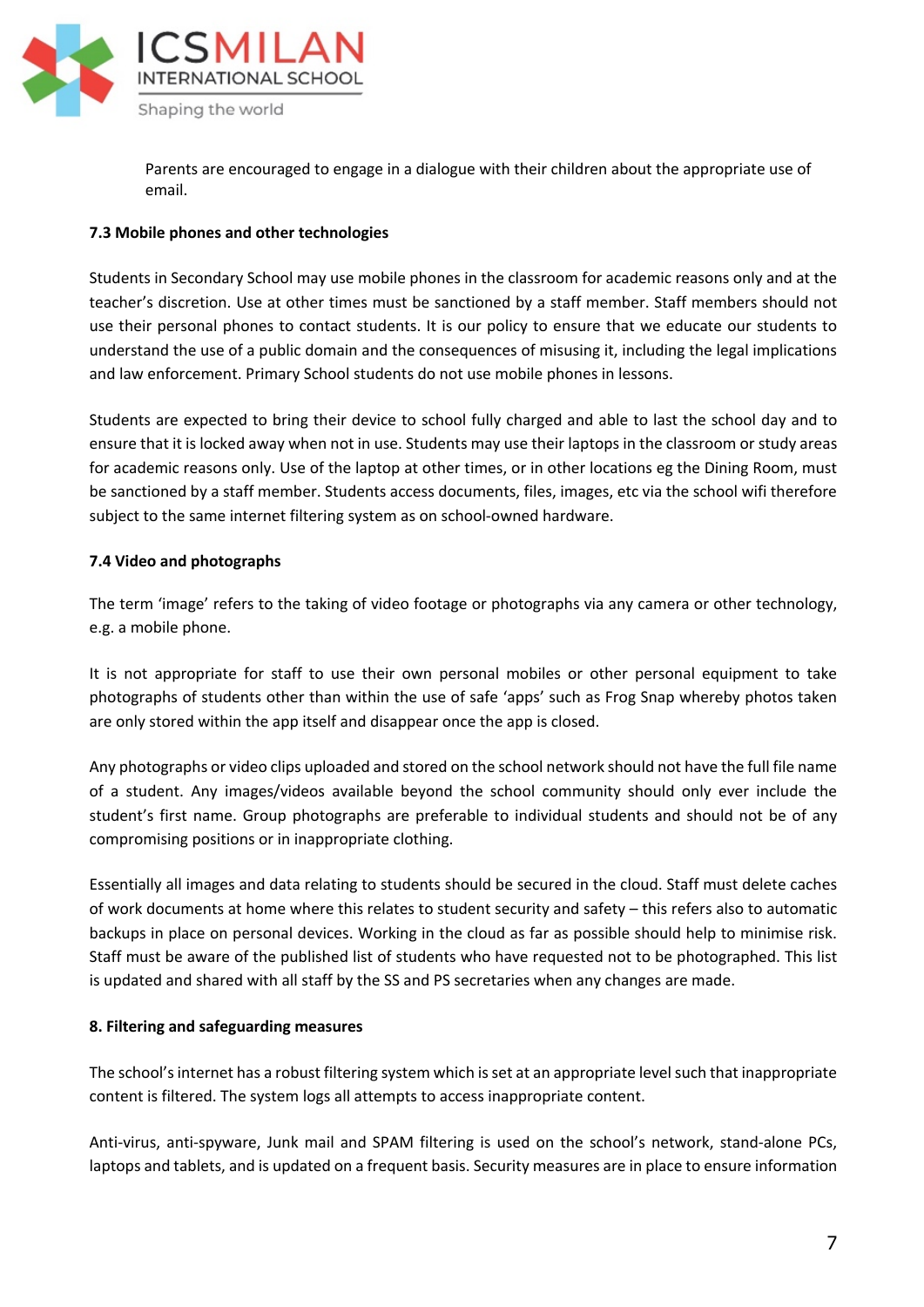

about our students cannot be accessed by unauthorised users. Strong encryption is used on the wireless network to provide good security.

# **9. Monitoring**

The ICT Manger is able to monitor the use of online technologies and the use of the internet by students and staff. Incidents of concern will be shared with The Executive Principal and DSLs as appropriate, so that details can be centrally recorded.

#### **10. Computers**

The computers in the school are protected in line with the school network policies and procedures. Where software requiring a student login is used, it is password protected so that the student is only able to access him/herself as a user. Students are taught not to divulge their own passwords and to change their passwords regularly.

#### **11. Parents**

#### **11.1 Roles**

Each student has access to a copy of the school's Acceptable Use Policy. Parents are asked to explain and discuss the rules with their child, where appropriate, so that they are clearly understood and accepted.

#### **11.2 Support**

As part of the approach to developing e-safety awareness with students, the school may offer parents the opportunity to find out more about how they can support the school to keep their child safe whilst using online technologies beyond school. The school wishes to promote a positive attitude to using the internet and therefore asks parents to support their child's learning and understanding of how to use online technologies safely and responsibly. Parents should be aware that the school cannot take responsibility for a student's misuse or abuse of IT equipment when they are not on the school premises. This includes social networking with other students.

#### **12. Links to other policies**

#### **12.1 Anti-bullying and Anti-Cyberbullying Policy**

Please refer to the Anti-bullying and Anti-Cyberbullying Policy for school procedures when managing allegations of bullying and incidents via any online communication, such as mobile phones, email or blogs.

#### **12.2 Managing Allegations Against Staff and the Safeguarding Policies**

Any incidents involving the alleged misuse or abuse of personal mobile or email technologies should be reported to The Executive Principal immediately, or the CEO in the event of the allegation being made about the Executive Principal.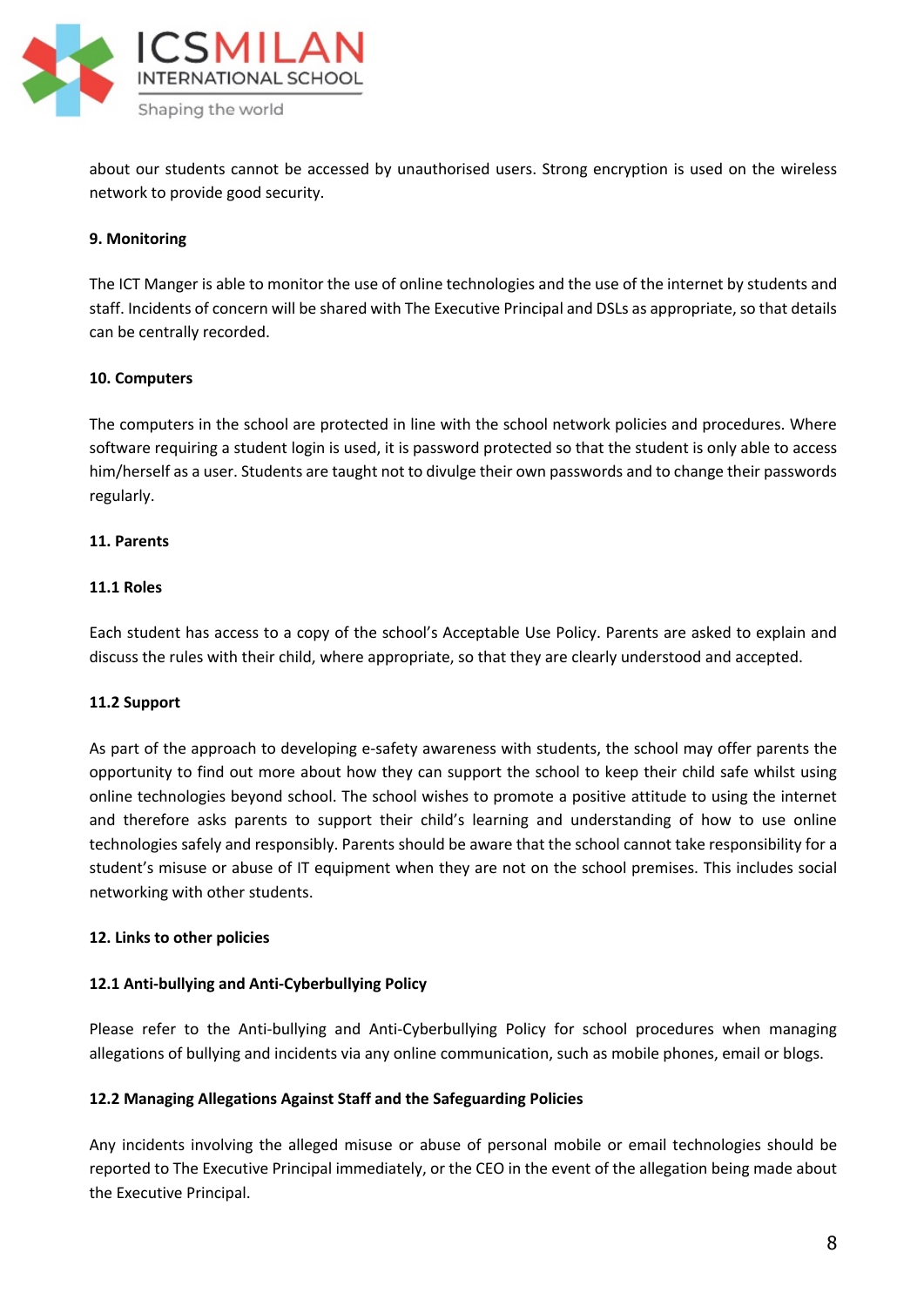

No personal email address or phone numbers should be used when contacting students about homework or any other school issues either in or beyond school. We follow this procedure to protect staff members from potential allegations of misconduct by a student or parent.

Please refer to the Child Protection and Safeguarding Policy for the correct procedure in the event of a breach of child safety, and inform the DSL immediately.

# **12.3 School websites**

The uploading of images to the school websites is subject to the same rules as uploading to any personal online space.

#### **12.4 Disciplinary procedure for staff to follow**

In the event of a student being in breach of behaviour and good conduct through misuse of online technologies, the following procedure should be followed by staff:

**1. An inappropriate website is accessed inadvertently** Inform The Executive Principal and ICT Manager in writing so that details can be centrally recorded.

#### **2. An inappropriate website is accessed deliberately**

Ensure that no one else can access the material, by shutting down the computer. Inform the ICT Manager in writing so that details can be centrally recorded. Report to The Executive Principalreferring to the Acceptable Use rules and follow agreed actions for discipline.

#### **3. An adult receives inappropriate material**

Do not forward this material to anyone else – doing so could be an illegal activity. Ensure the device is shut down, and inform the ICT Manager in writing so that details can be centrally recorded.

#### **4. An adult has used ICT equipment inappropriately**

Follow the procedures for 2.

# **5. An adult has communicated with a student, or used ICT equipment, inappropriately**

- Ensure the student is reassured.
- Report to the Principal, DSL and e-safety Co-ordinator, who should then follow the Safeguarding Policy including recording the details of the incident.
- Preserve the information received by the student if possible, and determine whether the information received is abusive, threatening or innocent.

• If illegal or inappropriate use is established, contact The Executive Principal(if allegation is made against the Executive Principal, then contact the CEO and the DSL for safeguarding immediately, and follow the Safeguarding Policy.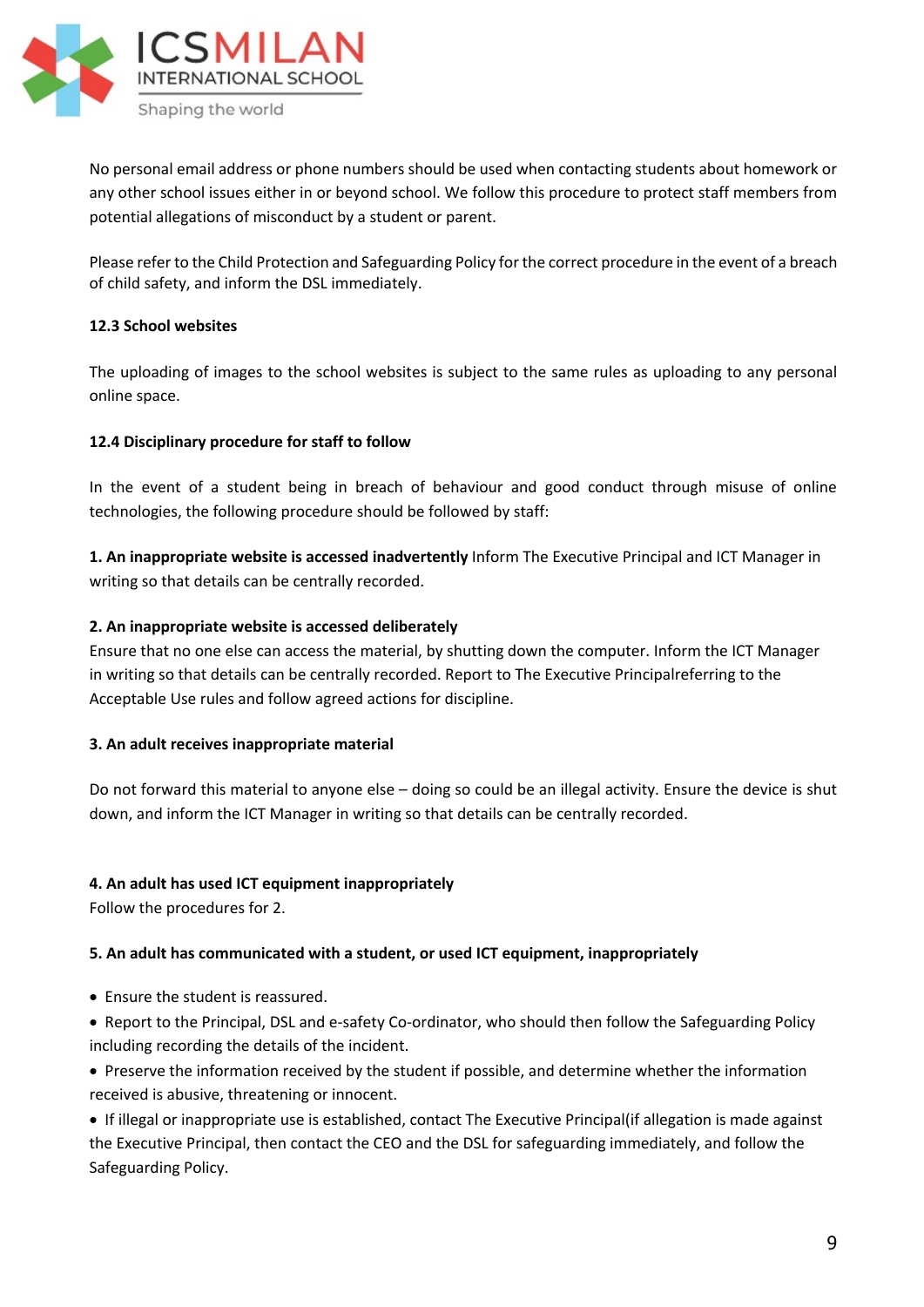

# **6. Threatening or malicious comments are posted to the school website or distributed via the school email system (or printed out) about an adult in school:**

- Preserve any evidence
- Inform The Executive Principal immediately

**7. In cases where a student, parent or staff member considers that images of staff or adults have been posted on inappropriate websites, or have inappropriate information about them posted anywhere, The Executive Principal must be informed.** 

#### **GDPR – overview of key considerations linked to the AUP Do**

- Change password and make complex
- Check content of email
- Ensure you are sending to the right person
- Delete if you no longer need data (max 10 years)
- Keep data securely and store remotely
- Always log-off (auto-lock)

#### **Don't**

- Forward personal data to third parties eg exam results
- Use pendrives
- Keep sensitive info on personal devices
- Retain info unless legitimate interest

#### **Acceptable Use Rules/Agreements according to age group**

#### **Reception -Year 2**

These are our rules for using the internet safely at school.

- We use the internet safely to help us learn
- We learn how to use the internet
- If we see anything on the internet, or receive a message, that is unpleasant, we must inform an adult
- We can write polite and friendly emails or messages to people whom we know
- We only use our first names when communicating electronically
- We learn to keep our password a secret
- We know who and when to ask for help
- If we see something on a computer that we do not like we know what to do
- We know that it is important to follow the rules
- We aim to look after each other by using the internet safely.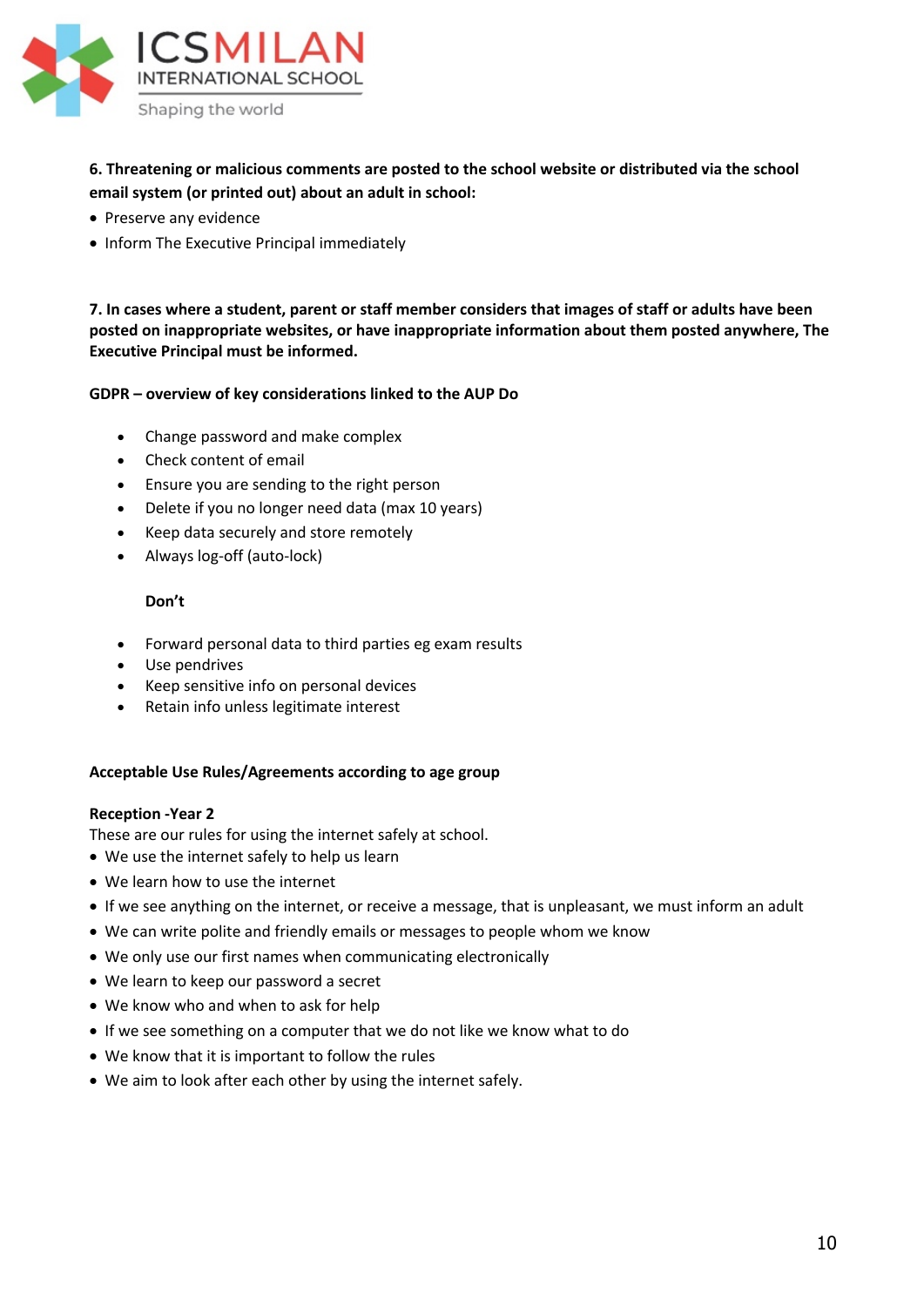

# **Years 3-6**

These are our rules for using the internet safely and responsibly at school.

- We use the internet to help us learn, and we will learn how to use the internet safely and responsibly We send emails and messages that are polite
- Approval from an adult may be needed before we email, chat to, or video-conference anyone at school
- We never give out passwords or personal information (like our last name, address or phone number)
- We never post photographs or video clips without a teacher's permission and never include names with photographs
- We never take images without permission or use images to cause upset or to bully
- If we need help we know who and when to ask
- If we see anything on the internet or in an email or other electronic message that makes us uncomfortable or appears unpleasant, we inform an adult
- If we receive a message sent by someone we do not know, we inform an adult
- We aim to look after each other by using our safe internet in a responsible way

#### **Secondary School (Year 7 and above) Acceptable Use Agreement**

- I will only use ICT systems in school, including the internet, email, digital video and mobile technologies for school purposes
- I will check my school emails at least once every working day
- I will only use my school email address for any communication with teachers or other students on a work related issue
- If I wish to use my school email address for communication on school related business e.g. university applications, then I will ask permission from a member of staff and copy that member of staff into the email
- I accept that the school may monitor my use of the internet at school and my school email account
- I will report any problems accessing email or the cloud immediately to the ICT Manager
- I will not download or install software on school technologies
- I will only log on to the school network, other systems and resources with my own username and password and I will keep my username and password confidential and change my password regularly
- I will not browse, upload, download or forward material that could be considered offensive or illegal. I accept that breaching this will lead to disciplinary action and my parents may be contacted. If I accidently come across any such material I will report it to my teacher immediately
- I will not respond to offensive, abusive or rude messages.
- I will let a teacher know immediately if I am sent anything I do not feel comfortable with I will not give out or make available any personal information such as my full name, phone number or address to someone unknown to me. I will not arrange to meet someone offline that I have met only online unless it is part of a school project and approved by a teacher/parent